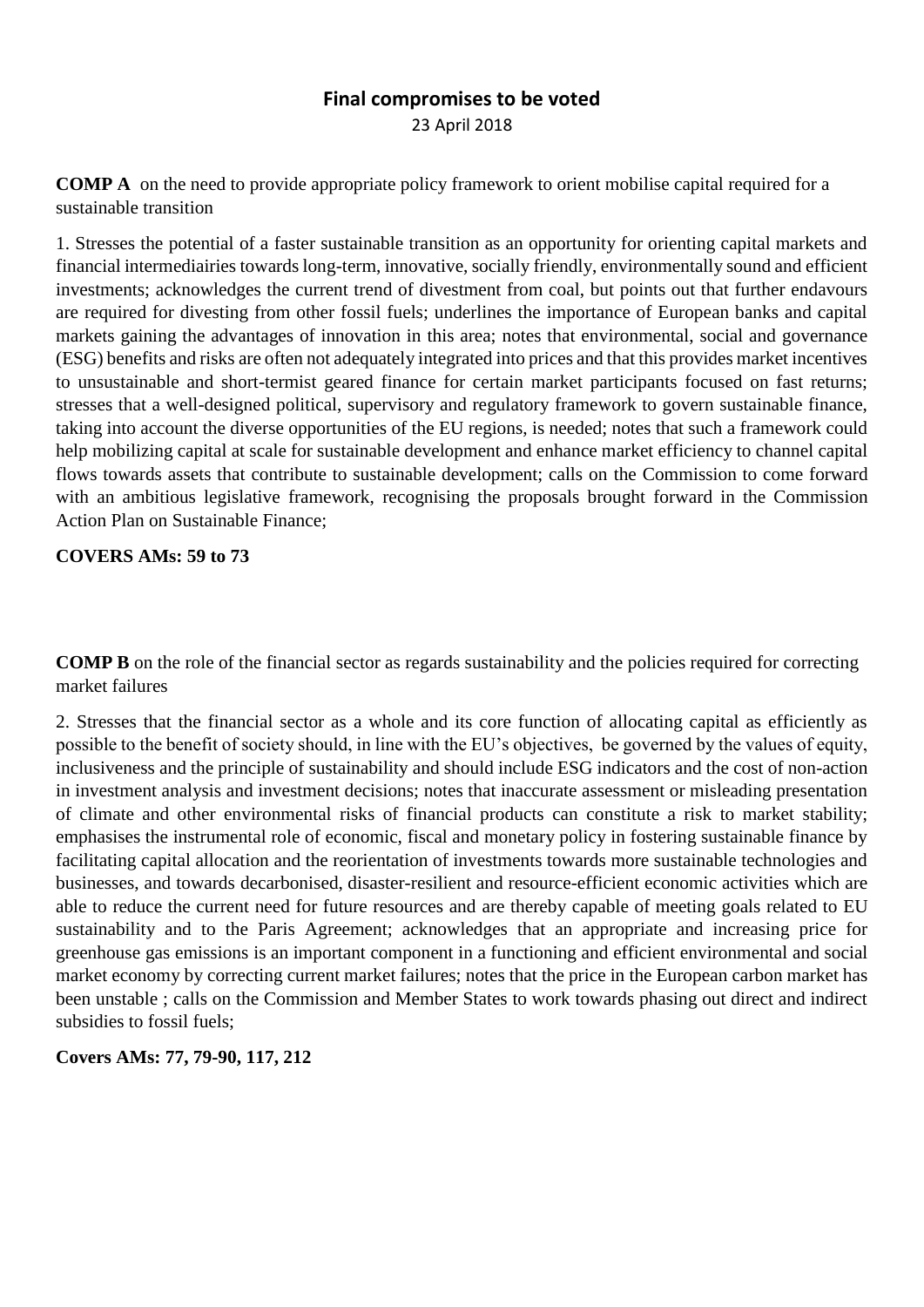**COMP C** on stranded assets and related systemic risks

3. Underlines that although value is still attached to carbon assets on the balance sheets of undertakings, this value will need to be on a declining trend, if a transition to a low-carbon society is to be achieved; emphasises therefore the substantial systemic risks that stranded carbon and environmentally harmful assets represent to financial stability if these assets are not duly priced in a timely fashion with a view to their longterm risk profile; stresses the need for the identification, assessment, and prudent management of exposures, and, after a transitional period, proportionate mandatory reporting, and progressive disposal of these assets as essential to the orderly, balanced and stable transition to climate-positive and resource-efficient investments; recommends the extension of the stranded assets concept to include fundamental ecological systems and services;

Calls for the introduction of European 'carbon stress tests' as proposed by the European Systemic Risk Board (ESRB) in 2016 for banks and other financial intermediaries to determine the risks related to such stranded assets; welcomes the ESRB proposals for developing climate resilient prudential policies, such as specific capital adjustment based on the carbon intensity of individual exposures assessed to be excessive applied to the overall investment in assets deemed highly vulnerable to an abrupt transition to the low-carbon economy; points to the pending revision of the ESAs regulations as an opportunity to consider the role of the ESAs in investigating and developing standards for assessing carbon-and other environmental related risks, their disclosure and inclusion in the internal bank risk-assessment process while taking into account existing sustainability reporting requirements by institutions; calls on the Commission to come forward with legislative steps in this respect;

## **Covers AMs 95-105**

## **COMP D** on financing public investments required for the transition

4. Emphasises that reforming the financial system, so that it actively contributes to accelerating the ecological transition, will require the cooperation of the public and the private sectors; emphasises in this regard the instrumental role of fiscal and economic policy for providing the right signals and incentives; calls on the Member States, in coordination with the Commission, the ESAs and the EIB, to assess their national and collective public investment needs and to fill the potential gaps to ensure that the EU is on track to meet its climate change goals within the next five years, as well as the UN Sustainable Development Goals by 2030; underlines the role that national promotional banks and institutions can play in this regard; suggests to coordinate this process at the European level and to establish a system to track actual financial flows towards sustainable public investments within the framework of a EU Observatory on Sustainable Finance; welcomes innovative financial tools integrating sustainability indicators, which could facilitate this process, such as publicly issued green bonds; welcomes the clarification provided by EUROSTAT on the treatment of energy performance contracts in national accounts, as such clarified treatment may unlock considerable public capital flows towards a sector that currently accounts for three-quarters of the EU's 2030 clean energy investment gap; asks the Commission to explore further a qualified treatment for public investments related to ESG goals so as to spread the cost of these projects over the life-cycle of related public investment;

## **Covers AMs 107-115, 91, 116**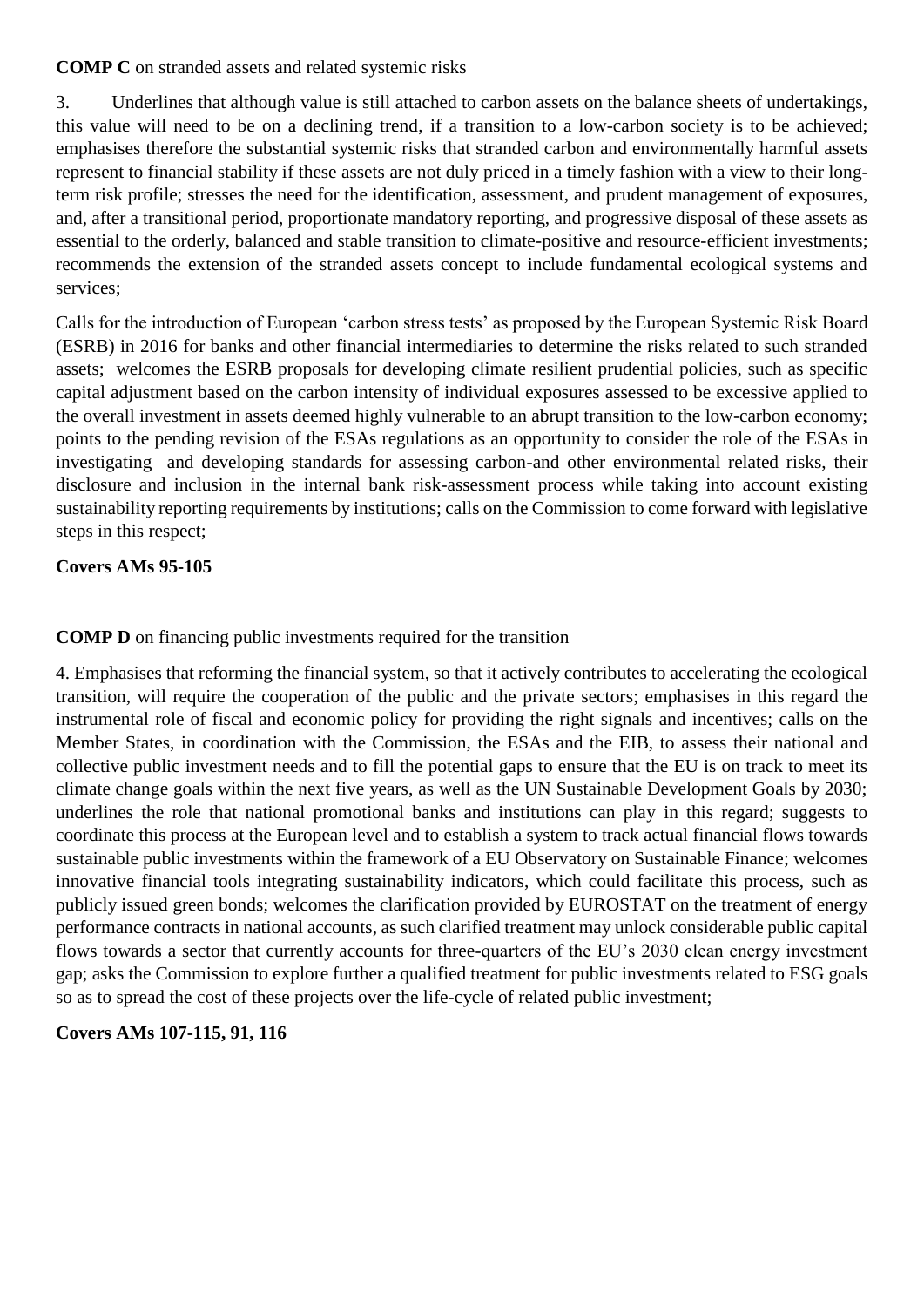### **COMP E** on *Sustainability indicators and taxonomy as an incentive for sustainable investments*

5. Calls on the Commission to lead a multi-stakeholder process, including both experts in climate science and financial-sector participants, to establish by the end of 2019 a robust, credible and technology-neutral sustainability taxonomy based on indicators that disclose the full impact of investments on sustainability and allow for comparison of investments projects and companies; emphasises the need to develop such sustainability indicators as a first step in the process of developing an EU sustainability taxonomy and to incorporate these indicators into integrated reporting; points out that the development of the sustainability taxonomy should be followed by the following additional legislative proposals: an overarching, mandatory due diligence framework including a duty of care to be fully phased-in within a transitional period and taking into account the proportionality principle; a responsible investment taxonomy; and a proposal to integrate ESG risks and factors into the prudential framework of financial institutions;

Notes that sustainability indicators already exist, but that the current voluntary reporting frameworks lack harmonisation; calls therefore for the Commission to build its sustainability taxonomy on a harmonised list of sustainability indicators based on the existing work by, among others, GRI, UN PRI, the European Commission, the OECD, and the private sector, particularly the existing Eurostat resource efficiency indicators; recommends that these indicators are to be included in the taxonomy in a dynamic way and with clear guidance to investors about the time-limits when certain standards must be reached; recommends that the Commission should also consider weighting indicators according to the urgency of addressing them at any given time; underlines that the taxonomy should strike the right balance between commitment and flexibility, which means that the framework should, within a transitional period, be mandatory and standardised, but should also be regarded as an evolving tool which can take on board emerging risks and/or risks that have yet to be mapped in a proper way;

Sees the inclusion of ready-made quantitative indicators and qualitative judgments about climate and other environmental risks as an important step towards a responsible investment taxonomy that is compliant with the UN Sustainable Development Goals, international human rights law, and international humanitarian and labour laws; underlines that minimum standards on ESG risks and factors should include minimum social standards for such investment encompassing workers' rights, health and safety standards, and the exclusion of resources derived from conflict regions or without prior informed consent by affected communities; as well as minimum governance standards encompassing EU requirements for corporate governance and reporting; matching EU standards for financial reporting; as well as EU standards for action against money-laundering, corruption, and tax transparency.

## **Covers AMs 119-130**

## **COMP F** on a *Green Finance Mark*

6. Calls on the Commission to lead a multi-stakeholder process to establish by the end of 2019 a 'Green Finance Mark', through a legislative initiative, to be granted to investment, equity and pension products that have already achieved the highest standards on the sustainability taxonomy to guide the investment decision of those who prioritise sustainability above all other factors; recommends that this 'Green Finance Mark' should include minimum standards of ESG risks and factors aligned with the Paris Agreement and the do-noharm principle in accordance with ESG risk analysis, and activities that are demonstrably achieving a 'Positive Impact' as defined by the UNEP FI; notes that an important function of the taxonomy, and a Green Finance Mark, is to enhance the risk assessment by financial-market participants by producing a scaled, market-based rating; welcomes innovations by market actors, such as Credit Rating Agencies, in developing and administering such a market-based rating;

## **Cover AMs 131-145**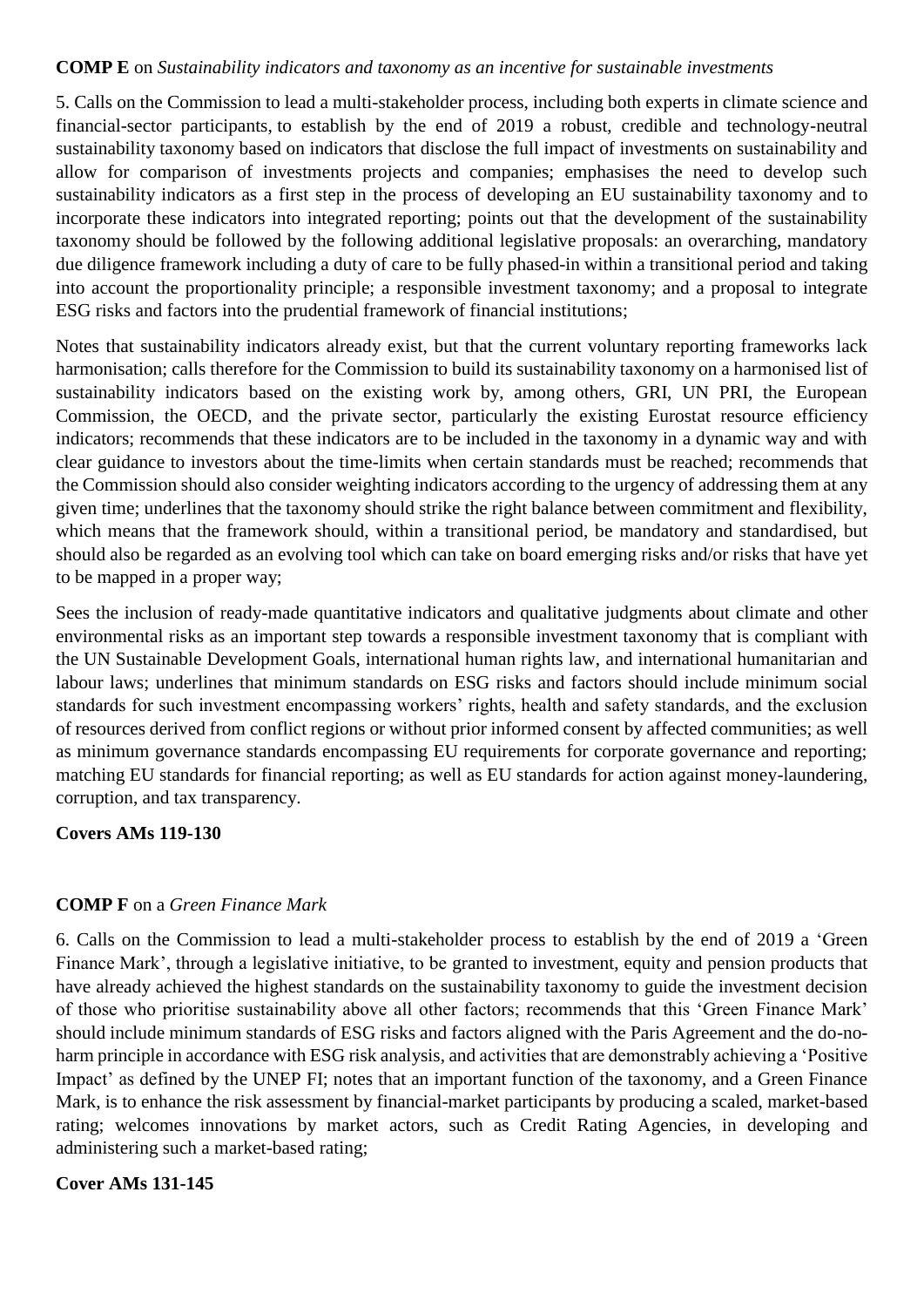**COMP G** on the integration of sustainable finance criteria in all legislation related to the financial sector

7. Notes the recent inclusion of sustainability issues in the PRIIPs and STS Regulations, as well as in the Shareholders Rights Directive and the NFRD; stresses the need to ensure adequate regulatory consideration of the risks associated with green and sustainable assets; welcomes the inclusion in the IORPs Directive of a recognition of stranded assets, as well as the extension of the prudent person principle and a reference to the UN principles for responsible investment; asks for the appropriate and proportionate integration of sustainable finance indicators in all new and revised legislation related to the financial sector, via an omnibus proposal or specific proposals; calls for common guidelines in order to harmonise the definition of ESG factors and their introduction in all new and revised legislation;

Calls on the Commission, in this regard, to use the power defined in Regulation(EU) No 1286/2014 to deliver, as soon as possible and before developing the sustainability taxonomy, a delegated act to specify the details of the procedures used to establish whether a packaged retail- and insurance-based investment product targets specific environmental or social objectives; calls also for a proportionate mandatory due diligence framework based on the 2017 OECD Guidelines for Responsible Business Conduct for Institutional Investors, requiring investors to identify, prevent, mitigate and account for ESG factors after a transitional period; upholds that this pan-European framework should be based on the French duty of Vigilance law for companies and investors, including banks; calls also for a direct reference to ESG criteria in the 'product oversight governance' (POG) in all new and revised legislation including legislation currently under discussion; welcomes the recommendation of the European Commission High-Level Expert Group on Sustainable Finance to embed the 'Think Sustainability First' principle throughout the EU's decision-making, implementation, and enforcement process;

**Covers 146-160, 177, 179, 180, 191**

**COMP H** on sustainability risks within the prudential framework of capital adequacy rules

8. Notes that sustainability risks can also carry financial risks, and that they should therefore be reflected where substantial, in capital requirements and in the prudential consideration of banks; therefore asks the Commission to adopt a regulatory strategy and a roadmap aimed *inter alia* at measuring sustainability risks within the prudential framework and to promote the inclusion of sustainability risks in the Basel IV framework to ensure sufficient capital reserves; stresses that any capital adequacy rules must be based on and must fully reflect demonstrated risks; aims to initiate an EU pilot project within the next annual budget to begin developing methodological benchmarks for that purpose;

**Covers AMs 162-173, 50, 161, 173, 176, 245**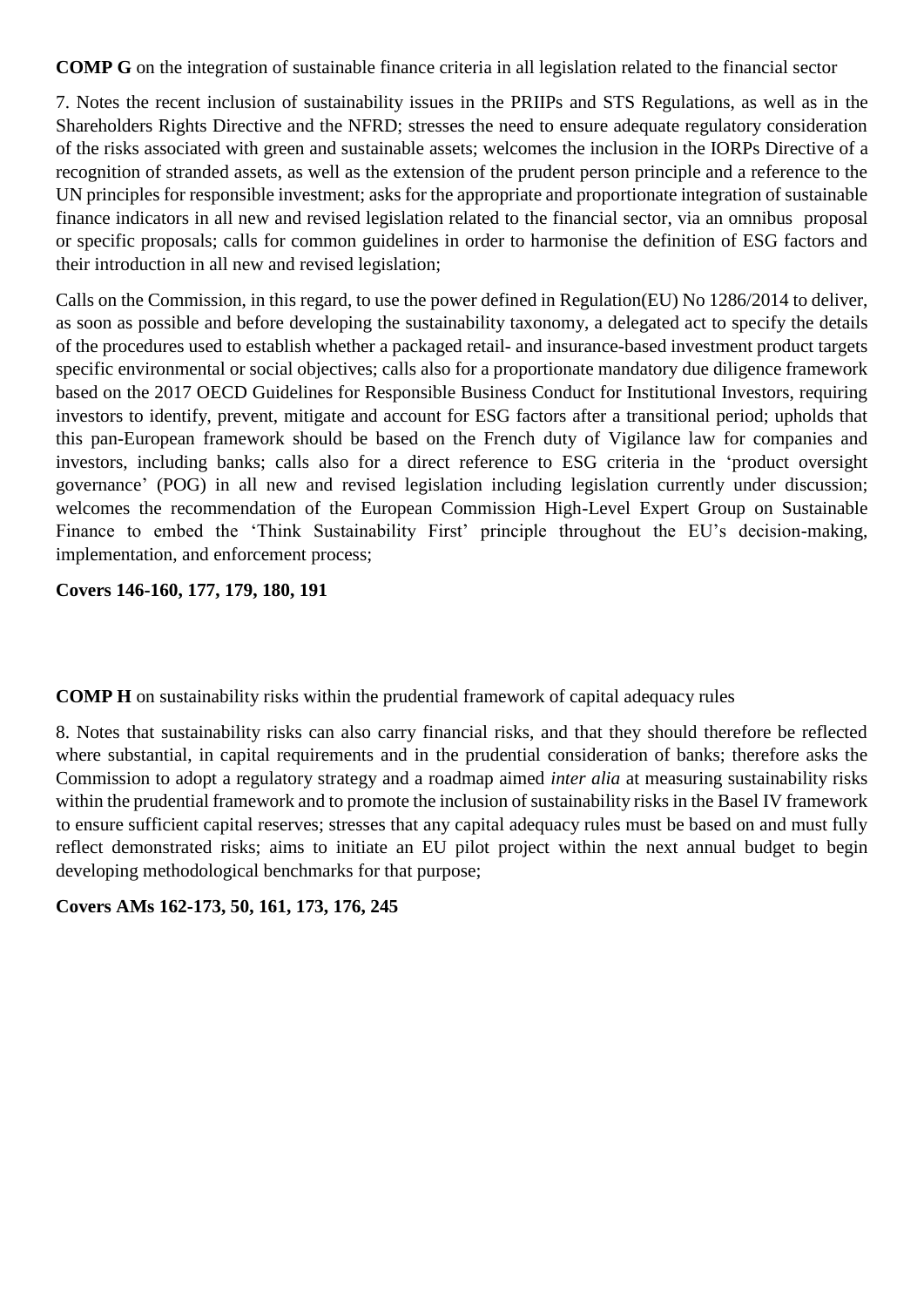### **COMP I** on disclosure

9. Emphasises that disclosure is a critical enabling condition for sustainable finance; welcomes the work of the Taskforce on Climate-related Financial Disclosure (TCFD) and calls on the Commission and the Council to endorse its recommendations; calls for the incorporation of the cost of non-action on climate, environmental and other sustainability risks in disclosure frameworks; suggests that the Commission include proportional and mandatory disclosure in the framework of the revision of the Accounting Directive, the NFRD and the CRD-CRR frameworks as from 2020, which would include a transposition period in which companies could prepare for implementation; notes that Article 173 of the French Energy Transition Bill offers a possible template for the regulation of mandatory climate risk disclosure by investors; calls for the consideration of an enlargement of the scope of application of the NFRD; stresses, in this respect, that the reporting framework requirements should be proportionate with regards to the risks incurred by the institution, and its size and degree of complexity; recommends that the type of disclosure currently required under the PRIIPs regulation and through the Key Information Document should be extended to all retail financial products;

### **Covers AMs 181-190, 193**

### **COMP J** on fiduciary duty

10. Notes that fiduciary duties are already embedded in the Union's financial regulatory framework, but insists that it should be clarified in the course of defining, establishing and testing a robust and credible sustainable taxonomy, encompassing key investment activities, including investment strategy, risk management, asset allocation, governance and stewardship for all actors across the investment chain, including asset managers and independent investment consultants or other investment intermediaries; recommends that fiduciary duty should be extended to encompass a mandatory 'two-way' integration process whereby all actors across the investment chain, including asset managers and independent investment consultants or other investment intermediaries are required to integrate financially material ESG factors into their decisions, including the cost of non-action, as well as considering the non-financially material ESG preferences of clients and beneficiaries or the ultimate end-investors, who should be proactively asked about their timeframe and sustainability preferences; calls for the incorporation of the cost of non-action on climate, environmental and other sustainability risks to become part of the risk management and due diligence assessment of company boards and public authorities, and part of the fiduciary duty of investors;

## **Covers AMs 194, 198-203, 196, 197, 210, 214, 219, 220**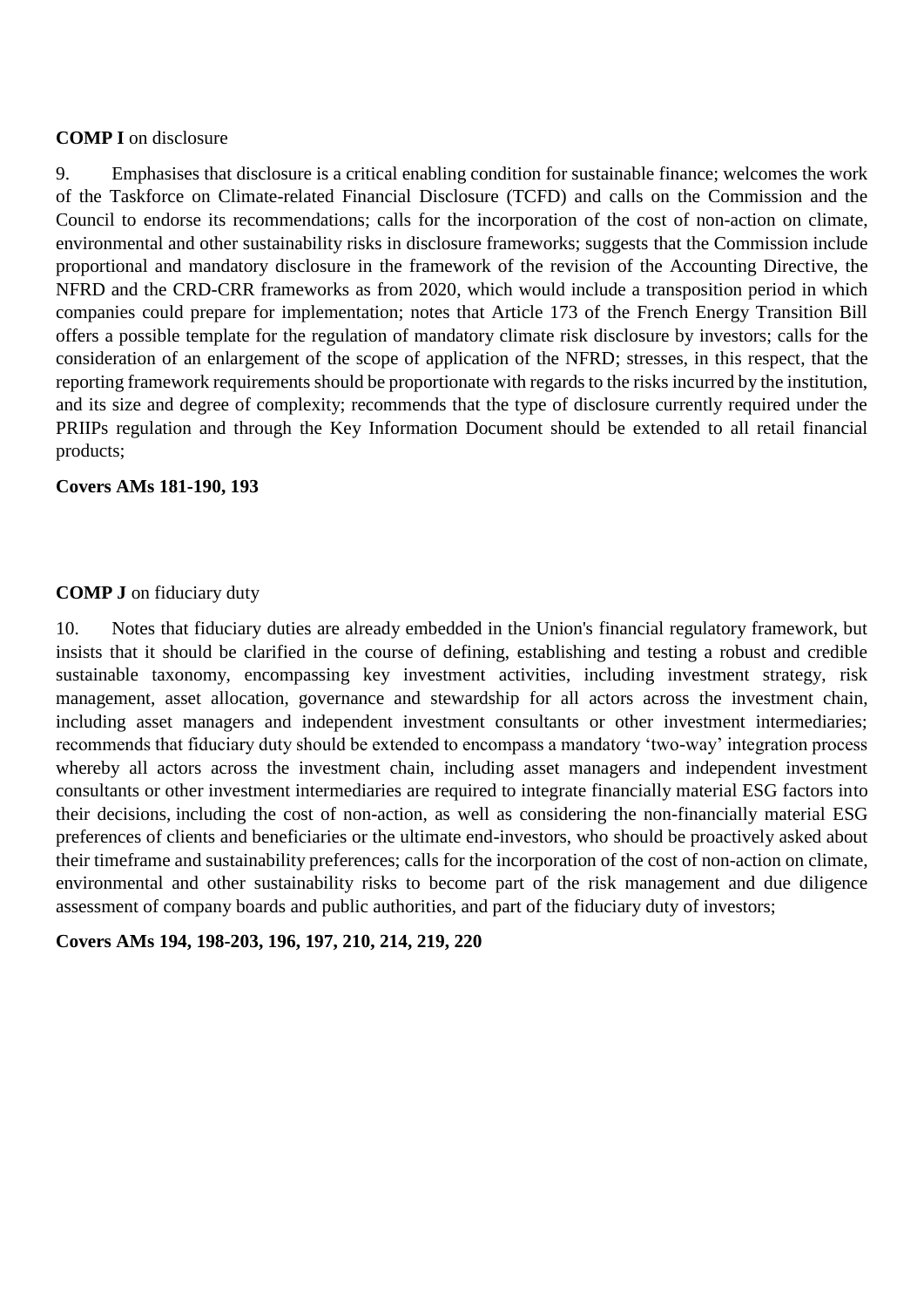## **COMP K** on model contracts for ESG identification

11. Calls on the European Supervisory Authorities (ESAs) to develop guidelines for model contracts between asset owners and asset managers, independent investment consultants and other investment intermediaries which would clearly incorporate the transmission of the beneficiary interest as well as clear expectations as regards the identification and integration of ESG risks and factors, with a view to avoiding, reducing, mitigating and compensating for those risks; calls on the EU institutions to ensure the allocation of adequate resources to the ESAs in the context of the pending revision of the ESAs regulation; calls for the incorporation of the cost of non-action on climate and other sustainability risks in all future EU legislation and legislative revisions and funding impact assessments;

## **Covers AMs 206-208**

## **COMP L** on stewardship

12. Asks that active and accountable stewardship forms an integral part of the legal duties of investors and that an account of stewardship activities be made available to beneficiaries and the public through, *inter alia*, the public and mandatory disclosure of major holdings, engagement activities, the use of proxy advisers and the use of passive investment vehicles; recommends that passive funds, led by index-based investment, should be encouraged to disclose their stewardship activities and the extent to which the use of passive indexing and benchmarking allows for the proper identification of ESG risks in investee companies; considers that index providers should be asked to provide details of the exposure of widely used and referenced benchmarks to climate and sustainability parameters;

## **Covers AMs 215-218**

**COMP M** on need to develop further ESG reporting requirements in the framework of the NFRD

13. Notes an insufficient degree of convergence in ESG reporting within the framework of the NFRD and the need for harmonization with the aim to foster more consistency, and for defining the most appropriate ESG metrics for disclosure using sustainability and resource-efficiency indicators; calls on the Commission to create an EU-wide multi-stakeholder group including representatives of the financial services industry, academia and civil society to assess and propose an appropriate list of metrics, including a list of indicators measuring sustainability impacts and covering the most significant sustainability risks; is of the opinion that such reform should include the requirement of third-party audited reporting;

## **Covers 221-226**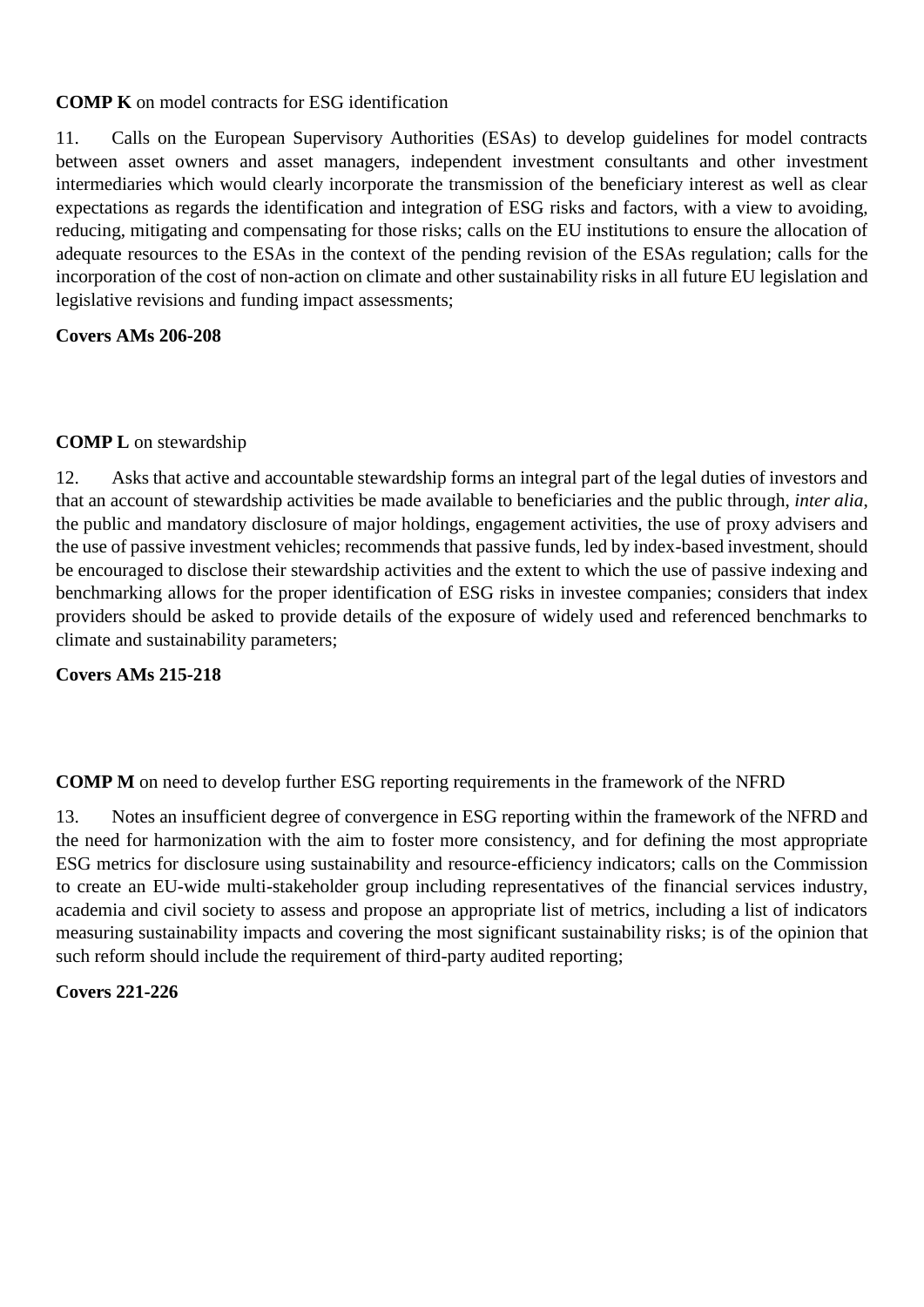#### **COMP N** on Green bonds

14. Notes that green bonds represent only a fraction of the investment market and one that is insufficiently regulated, and, as a result, is a part of the market that is vulnerable to the risk of misleading marketing and that the EU currently lacks a unified standard for green bonds that should build on a forthcoming EU sustainable taxonomy; notes that such green bonds should be verified and supervised by public authorities, and should include periodic reporting on the environmental impacts of the underlying assets; underlines that green bonds should also include reverse environmental impact and support a decrease in the use of fossil fuel assets underlines that green bonds should exclude certain sectors - especially in relation to the activities that have the a significant negative impact on climate - and shall not breach core social and human rights standards; suggests that the development of the standard for an EU green bond should take place in full transparency with a specific Commission working group subject to regular scrutiny by the European Parliament; calls on the Commission to regularly assess the impact, effectiveness and supervision of the green bonds; calls in that respect for a legislative initiative to incentivise, promote and market a European public issuance of green bonds by existing and future European institutions such as the EIB in order to finance new sustainable investments;

**Covers AMs 229-240**

## **COMP O** on credit-rating agencies

15. Notes that credit-rating agencies (CRAs) do not sufficiently integrate the impact of disruptive ESG risks and factors in issuers' future credit-worthiness; calls for the adoption of EU standards and supervision regarding the integration of ESG indicators in ratings for all credit-rating agencies operating in the EU; points out that the underlying insufficient competition among these firms and their narrow economic focus are still not fully addressed; calls for the establishment of an accreditation process for a 'Green Finance Mark' by certifying agents supervised by the European Securities and Markets Authority (ESMA); recommends mandating ESMA to require CRAs to incorporate sustainability risks into their methodologies; where these are likely to be manifested in future, requests the Commission, in this regard, to put forward a revision of the CRA Regulation; emphasises the importance of sustainability research provided by sustainability indexes and ESG rating agencies in providing all financial actors with the necessary information for their reporting and fiduciary duty, in implementing the shift towards a more sustainable finance;

## **Covers AMs 246-252**

**COMP P** on labelling systems for financial services

16. Suggests to the Commission to establish a binding and proportionate labelling system, which should be voluntary during a transition period, for institutions offering retail bank accounts, investment funds, insurance, and financial products indicating the extent to which underlying assets are in conformity with the Paris Agreement and ESG goals;

## **Covers AMs 253-263**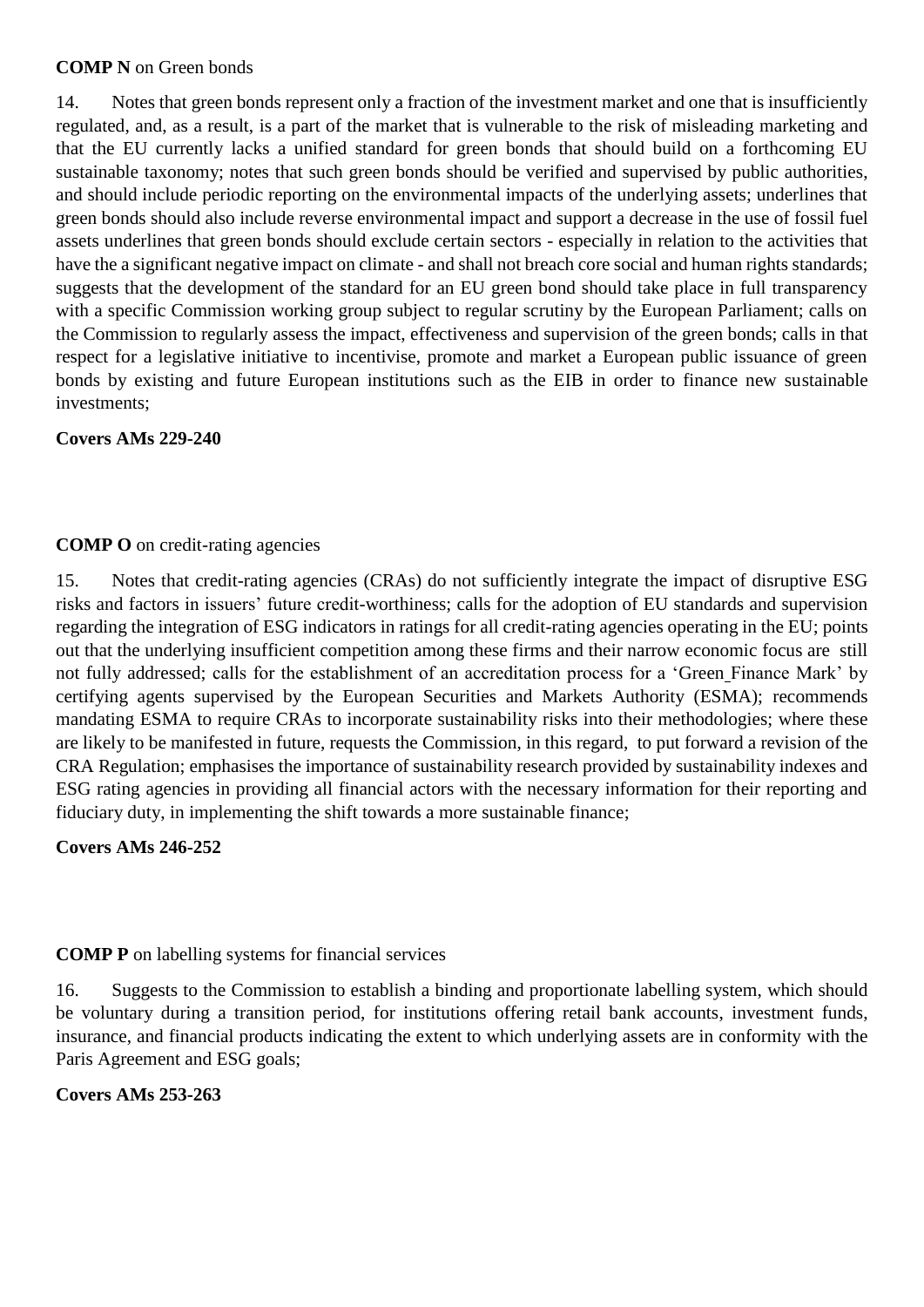## **COMP Q** on ESAs mandate

17. Intends to further clarify the mandate of the ESAs and of National Competent Authorities in the context of the pending revision of the ESA regulations to include and monitor ESG risks and factors thereby rendering financial market activities more consistent with sustainability objectives; in that respect is of the opinion that ESMA should:

- include sustainability preferences as part of its guidelines of 'suitability' assessment as proposed by the Commission in its Action Plan for Sustainable Finance and more broadly to provide guidance on how sustainability considerations can be effectively embodied in relevant EU financial legislation, as well as to promote coherent implementation of these provisions upon adoption;

-establish a proportionate, and after a transitional period, a mandatory supervisory monitoring system to assess material ESG risks and factors beginning in 2018 and with a forward-looking sutainability scenario analysis;

- be mandated to check portfolio alignment with the Paris Agreement ESG risks and factors and to ensure consistency with the TCFD recommendations;

Underlines, in this context, that the the ESAs should have sufficient financial resources to carry out their mission; encourages the ESAs to cooperate on these issues with relevant agencies and international organisations;

### **Covers 268-276, 178**

### **COMP R** on the EIB role as regards sustainable finance

18. Stresses the example-setting role EU institutions should play when it comes to making finance sustainable; notes that although 26% of the overall EIB financing has targeted climate action and that the EIB pioneered the Green Bond market in 2007 and that it is on track to reach its announced commitment in the regard, it is still financing carbon-intensive projects and so there is still room for improvement; urges therefore the EIB to adapt and prioritise its future lending so as to be compatible with the Paris Agreement and a 1.5 °C climate limit; calls on the EIB lending operations and the EFSI regulation to be strengthened and rebalanced so that they cease to invest in carbon-intensive projects and prioritise resource-efficient and decarbonising projects alongside other innovative sectors and immaterial undertakings; advises that the EIB is in a position to provide more risk capital for the green transition in a regionally balanced way; is of the opinion that further measures should be undertaken within that perspective, including *inter alia*, in interaction with EU financial instruments in the next Multiannual Financial Framework;

**Covers AMs 281-290**